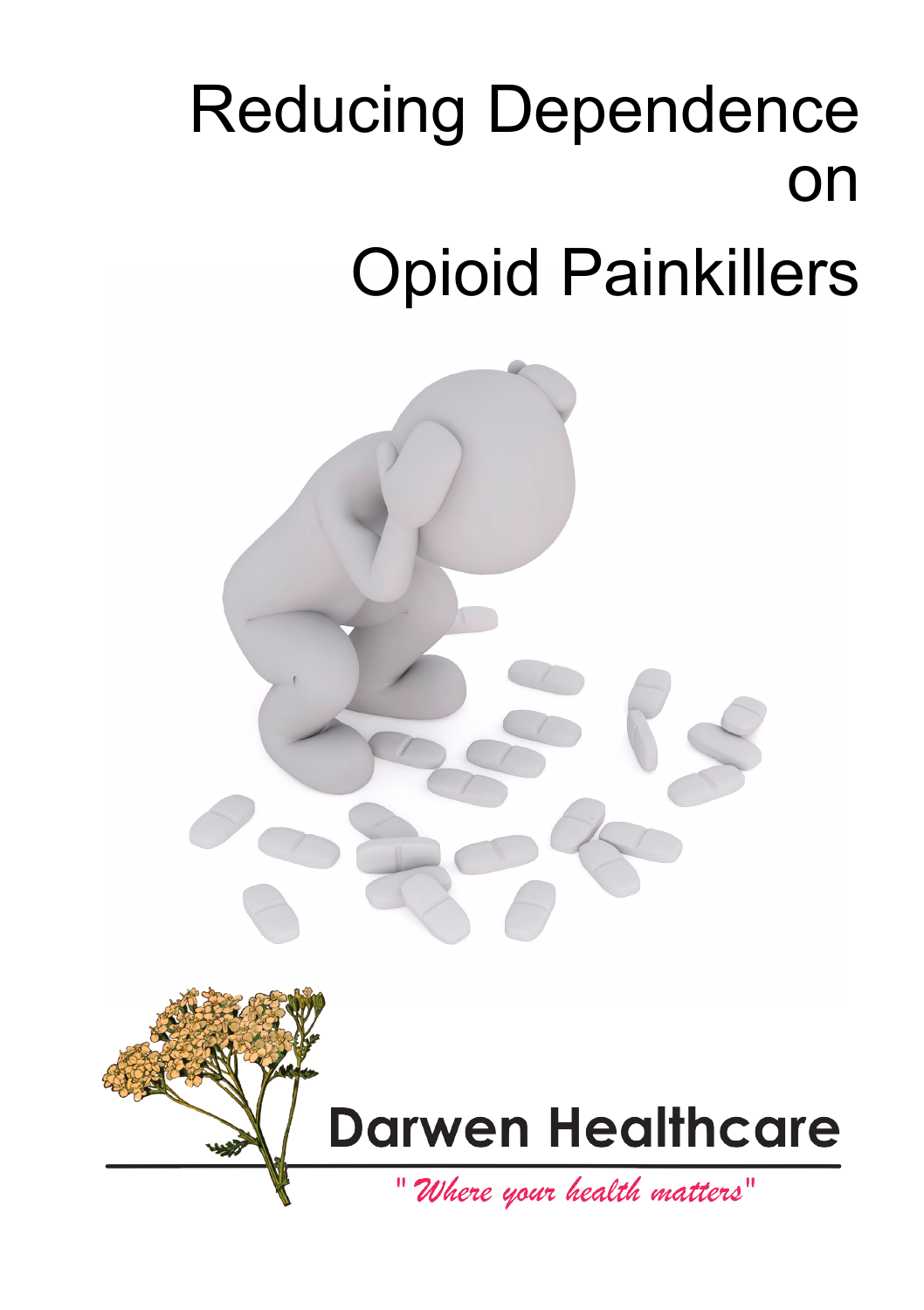### Why stop taking Opioids long term

Opioids like morphine, oxycodone or fentanyl are very good painkillers for short-term pain after surgery or after an accident (such as a broken bone). This is known as acute pain and lasts days or weeks.

It used to be thought that opioids were also useful for people with longer-lasting pain. This is known as chronic pain and goes on for months or years. We now know that opioids don't help long-term pain and, more importantly, are not safe to take for longer periods of time. Doing this can cause side effects, addiction or early death.

Oxycodone and fentanyl are stronger drugs than morphine. If you are taking these drugs as tablets or using patches, we can work out how much the same dose would be in morphine. We call this the 'morphine equivalent' dose.

The British Pain Society recommends that people with chronic pain should take no more than l20 mg of morphine equivalent a day. This includes all opioid tablets, capsules or liquids you take or patches you use.

Research shows that people who take more than l00 mg of morphine equivalent per day have an increased risk of death (from overdose or side effects), compared to people who take no opioids or a very small dose.

### Side effects of Opioid Medication

### **Constipation and nausea (feeling sick)**

**Daytime sleepiness, poor concentration and poor memory**

### **Problems sleeping at night, including snoring or difficulty breathing Effects on hormones**

particularly low testosterone levels (women have testosterone too, but in smaller amounts). This may result in reduced fertility (making it more difficult to get pregnant), low sex drive, irregular periods, difficulty having sex, feeling tired, hot flushes, depression and osteoporosis (thinning of the bones).

### **Effects on your immune system**

This can make it more difficult to fight infection.

### **Opioid-induced hypersensitivity**

If you take opioids for a long time, they can start to make you **more** sensitive to pain. You may notice that sometimes a simple touch, like clothes rubbing on your skin, can feel painful, while something that you'd expect to hurt a bit can feel extremely painful. So, rather than help reduce pain, the opioids start to make your pain system more sensitive. Stopping opioids completely will reverse this effect, so you may find that your pain gets better once you've stopped taking opioids.

### Effects of Opioids on your Social Life

In March 2015, a new **drug driving law** was introduced. It limits for **morphine** (as well as other drugs), above which you shouldn't drive. The maximum blood level is 8Omcg/I, which is approximately **2OOmg of morphine equivalent a day.**

Tests showed that people with blood levels of morphine above this can have slower reaction times and decision times, leading to problems judging distance and their own speed. Driving ability gets even worse if you are also taking other medication that make you feel sleepy, like diazepam, amitriptyline or gabapentin, this can also include medication that contains codeine, tramadol and some over the counter medication from your pharmacy. Many medications carry warnings about driving and using machinery and will increase the risk when combined with the above.

Combinations of medication and alcohol can combine to affect your driving skills and in the event of the police attending an accident all drivers will be tested for any substance that can reduce concentration.

#### **Whatever drugs you are taking, you must never drive if you don't feel safe to do so.**

### Tolerance, Dependence & Addiction

**Tolerance** is when opioids become less effective over time, as your body has got used to the pain-relieving effect.

Your body can also become **dependent** on opioids, so that if you stop taking them suddenly you get symptoms of withdrawal.

Occasionally people in pain can become **addicted** to opioids. This can cause you to feel out of control about how much medicine you take or how often you take it. You might crave the medicine, or carry on taking it even when it has a negative effect on your physical or mental health.